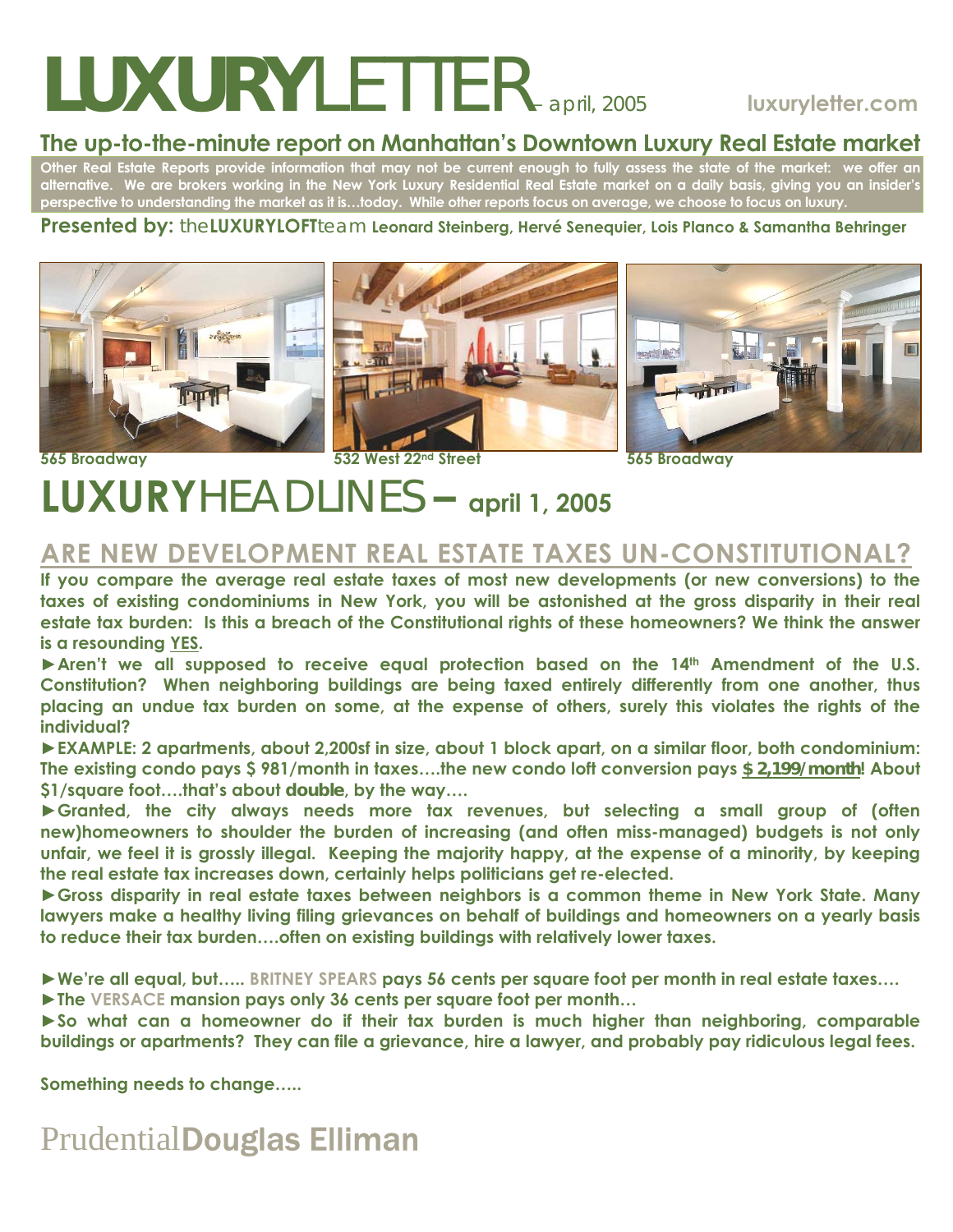#### **APRIL***2005***FEATURED***PROPERTIES* **SOHO'S ULTIMATE SUPER-EXCLUSIVE LOFT – AS CHIC AS IT GETS – 76 CROSBY ST # 2A WEB ID# 668735**



**Nothing compares to this ultimate 1 bedroom, 2 bathroom, 2,500sf+ Ultra-loft, resplendent with 15ft wide gas fireplace (unlike anything anywhere!) and an international esthetic that takes it to a whole new level. Poggenpohl did the kitchen, Waterworks did the bathrooms: The ceiling height, volume and columns are all authentic pre-war SOHO at it's best, in a 6 unit, celebrity studded 24hr doorman Condominium, the most exclusive building of it's kind. Offered at \$ 3million** 

**SOHO FULL FLOOR LOFT WITH SUBSTANTIVE VIEWS AND LIGHT – 565 Broadway 7th Fl. WEB ID #638679**







**A Spectacular, full-floor loft in the heart of SOHO, located on a high floor, on a corner, with magnificent light and views: Almost 5,000sf in size, this substantial Luxuryloft boasts enormous entertaining space with an attached dream kitchen and breakfast area/wetbar with it's own sink, fridge and wine cooler. The huge Master Suite contains a room-sized walk-in closet with spa-like bathroom oasis. The loft houses 2 additional bedrooms and bathrooms and a media room/office. Other luxuries include 2 elevators that open into the apartment, low maintenance & Central Air Conditioning. Offered at: \$ 4,695million**

#### **NEW! UNION SQUARE MINI-LOFT: THE PETERSFIELD – 115 Fourth Avenue #5D**

**Located in one of Downtown's best 24 hour doorman Condo loft buildings, THE PETERSFIELD, this South-facing Mini-loft affords wonderful light, hardwood Oak floors throughout, superb ceiling height and so much more. A really large and renovated chef-sized kitchen is the centre attraction. The Bathroom (also renovated) is large and tastefully executed. Almost 800sf in size, with a sleeping loft, this is the perfect entry-level loft to the LUXURYLOFT world that awaits. WEB ID# 626028 Offered at; \$ 800,000.00** 



**LOWER FIFTH AVENUE FABULOUS! - One Fifth Avenue. # 10d WEB ID# 568918** 

 

**This is the best 2 bedroom, 2 bathroom layout in the building one of Lower Fifth Avenue's Landmark properties. Located on**  West corner, with superb exposures North up Fifth Ave, and West, this elegant home awaits your touch to transform it into the prize **apartment it can be. Original windows are some of the pre-war details that sets this apart from all others. \$1,565million** 

**For more information on these properties, please contact: Leonard Steinberg Tel: (212)727-6164**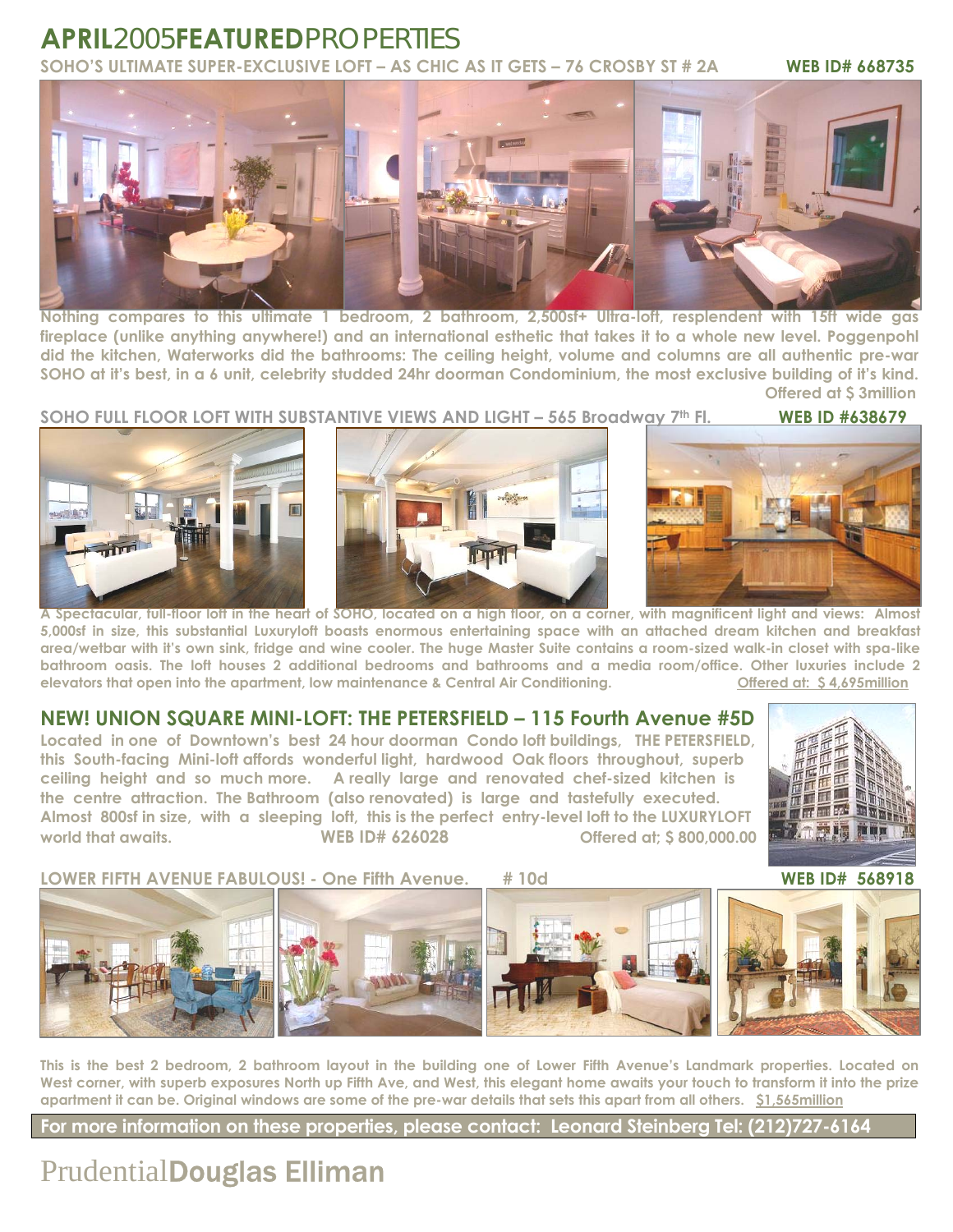#### **THE APRIL 1, 2005 REPORT: Our 5 classifications of luxury property:**

## *MINI***LUXE**

**Although smaller, luxury is not compromised, priced between \$ 1 and 2 million.** 

**Average Size: 1,562sf** 

**# of properties: 301\*\*\* (DOWN, significantly) Average price: \$ 1,484m (\$953/sf) UP** 

Factoids: **The Conting of the State of Unity of Units traded down.....inventory keeps being absorbed fast. \*65% Condominium (Many co-ops this month, hence the lower \$/sf, although pricing of Co-ops and condos is becoming increasingly similar. \* NEW PRICING RECORD: One Kenmare Square…..\$ 1,650/sf!** 

### *MIDI***LUXE**

**Mid-sized luxury properties, priced between \$ 2million and \$4million** 

**Average Size: 2,513sf** 

**# of properties: 121 \*\*\* DOWN SIGNIFICANTLY Average price: \$ 2,657 million (\$1,050/sf) EVEN** 

**Factoids: \* 84% Condominium, mostly with doorman** 

- **\* Sales at ASTOR PLACE for the smaller units average \$ 1,500-1,750/sf. Larger units sell for more.**
- **\* New inventory is absorbed more rapidly.**

### *ULTRA***LUXE**

**Larger, luxurious properties priced between \$ 4million and \$5million** 

**# of properties: 5 \*\*\* DOWN** 

**Average price: \$ 4,721million (\$1,265/sf) UP** 

**Average size: 3,696sf (all featured outdoor space + a doorman)** 

- **Factoids: \* 100% Condominium** 
	- **\* 165 Charles Street still sets record pricing of \$ 2,150/sf**

### *MEGA***LUXE**

**Large, exceptional properties, priced over \$ 5million.** 

| $#$ of properties: | $18***$ IIP                                          |
|--------------------|------------------------------------------------------|
| Average price:     | \$6,73million (\$1,710/sf) UP SLIGHTLY               |
| Average size:      | $\mid$ 3,968sf (excluding outdoor space) (UP) $\mid$ |
| <b>Factoids:</b>   | <sup>*</sup> 100% Condominium                        |
|                    | *165 Charles sets the record at about \$2,300/sf     |
|                    |                                                      |

- **\* 260 Park Ave South "White Box" penthouse trades close to \$ 2,000/sf….**
- **\* 90% with outdoor space/penthouse**

### *HOUSE***LUXE**

**Large, Single family townhouses are a rare breed in the Downtown market.** 

| $#$ of properties:    | $2***$                                                                              |
|-----------------------|-------------------------------------------------------------------------------------|
| Average price:        | \$5,95 million DOWN (compared to March, 2004)                                       |
| <b>Average width:</b> | 22 feet                                                                             |
| Factoids:             | A SERIOUSLY LOW INVENTORY, UNLIKE ANYTIME BEFORE. ANYONE WILLING TO SELL A SINGLE A |
|                       | FAMILY HOUSE IN GOOD CONDITION IN A STRONG LOCATION IS SITTING ON SOLID GOLD.       |